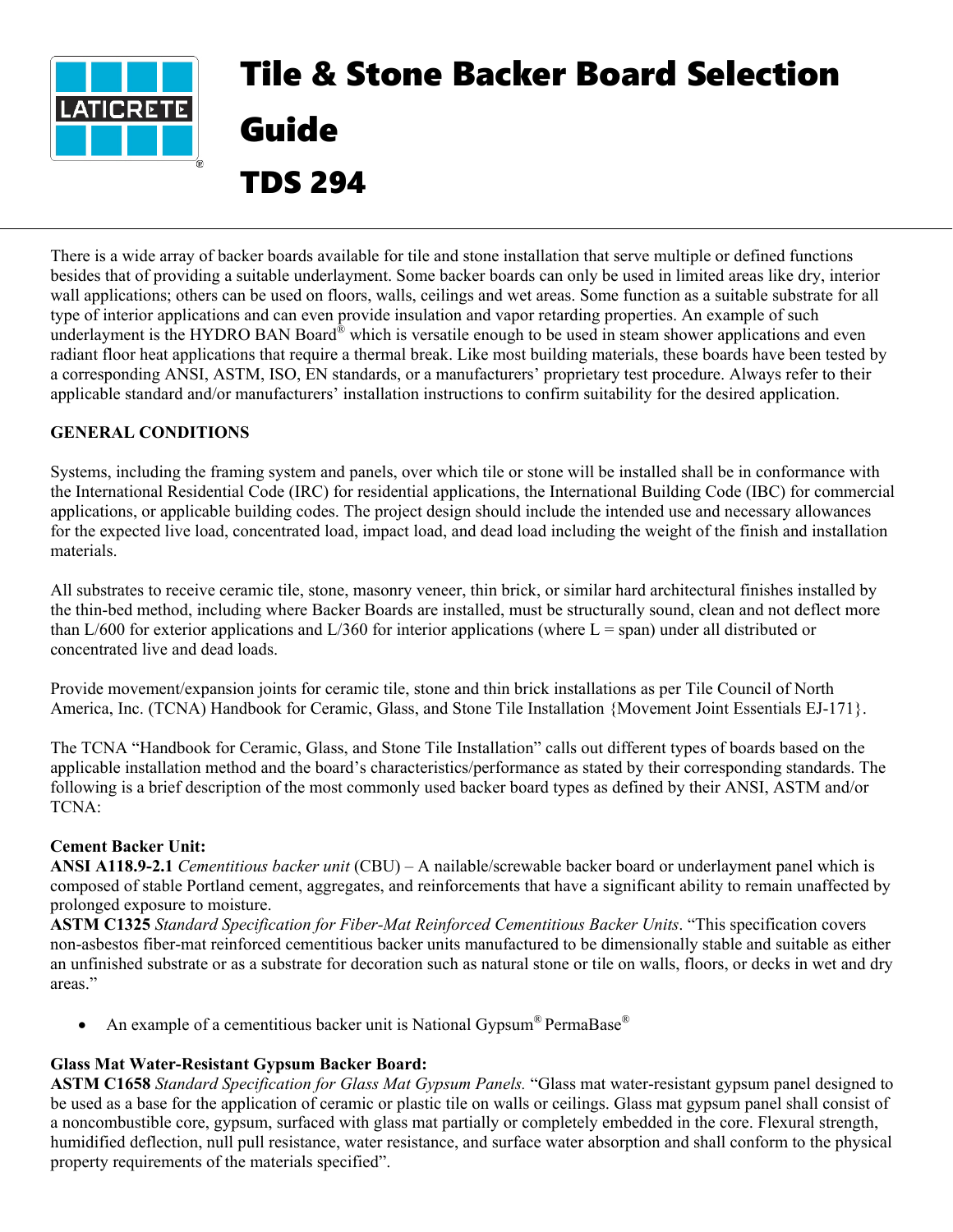• An example of a glass-mat board is USG Sheetrock<sup>®</sup> Brand Glass-Mat Panels MOLD TOUGH<sup>®</sup>

# **Fiber-Reinforced Water-Resistant Gypsum Backer Board:**

**ASTM C1278** *Standard Specification for Fiber-Reinforced Gypsum Panel.* "**1.1.2** Water-Resistant Fiber-Reinforced Gypsum Backing Panels - are designed primarily to be used as a base for the application of ceramic or plastic tile on walls or ceilings. This product is also suitable for decoration."

An example of a fiber-reinforced board is USG Fiberock<sup>®</sup>

#### **Cementitious-Coated Extruded Foam Board:**

**TCNA Reference** – *Backer Board Selection Guide* - "A waterproof backer board constructed from extruded polystyrene and coated with a cementitious coating, designed as a substrate for ceramic tile and stone in wet and dry areas. Designed for use on floors, walls and ceilings in dry or wet areas, this board is applied directly to wood or metal wall studs or over wood subfloors".

**ASTM C578** *Standard Specification for Rigid, Cellular Polystyrene Thermal Insulation*.

• An example of a cementitious-coated board is wedi<sup>®</sup> building board

# **Coated Glass Mat Water-Resistant Gypsum Backer Board:**

**ASTM C1178** *Standard Specification for Coated Glass Mat Water-Resistant Gypsum Backing Panel*. "This specification covers coated glass mat water-resistant gypsum backing panel designed for use on ceilings and walls in bath and shower areas as a base for the application of ceramic or plastic tile. Coated glass mat water-resistant gypsum backing panel shall consist of a noncombustible water-resistant gypsum core, surfaced with glass mat, partially or completely embedded in the core, and with a water-resistant coating on one surface."

An example of this type of board is Georgia-Pacific DensShield®

#### **Fiber-Cement Backer Board:**

**ASTM C1288** *Standard Specification for Fiber-Cement Interior Substrate Sheets*. "This standard covers dimensionally stable discrete non-asbestos fiber-cement interior substrate sheets suitable for decoration as paint, wallpaper, natural stone, tile, or resilient flooring in internal wet and dry areas…. The sheets may be coated or uncoated and are classified into four grades according to flexural strength."

• An example of fiber-cement board is JamesHardie<sup>TM</sup> HardieBacker<sup>®</sup>

# **Magnesium Oxide Board (MGO):**

**ASTM E84** *Standard Test Methods for Surface Burning Characteristics of Building Materials.* **ASTM E96** *Standard Test Methods for Water Vapor Transmission of Materials.*

Note: Confirm with the board manufacturer for suitability as an underlayment for direct tile adhesion as some of these boards may require the use of a primer, a liquid membrane, or an uncoupling membrane.

An example of magnesium oxide board is HUBER® EXACOR™

#### **Gypsum Board:**

**TCNA Reference** – *Backer Board Selection Guide* – "Gypsum wall board, including water-resistant gypsum backing board, may not be used as a backing for direct application of tile in intermittent wet or wet areas."

**ASTM C1396** *Standard Specification for Gypsum Board*. "This specification covers gypsum boards which include the following: gypsum wallboard for use on walls, ceilings, or partitions and that affords a surface suitable to receive decoration… Gypsum board shall consist of a noncombustible core, essentially gypsum, surfaced with paper bonded to the core."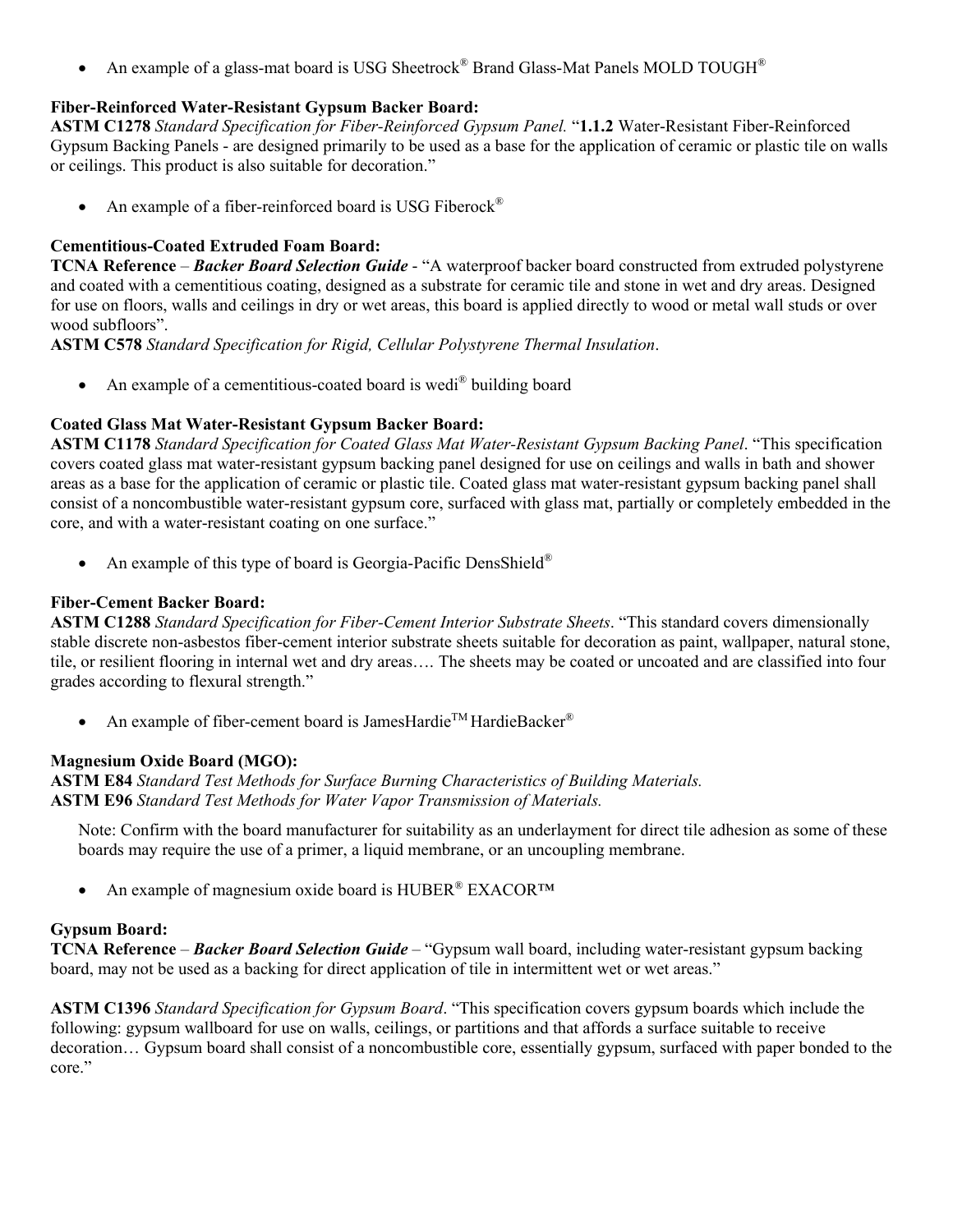# **Foam Core Backer Boards (Standard under development):**

"A lightweight ready to tile wall board designed for used in bonded tile or stone installations. Made with a high-density, waterproof extruded polystyrene core and a reinforced, waterproof membrane on both sides to give protection from water and vapor intrusion".

• An example of this type of board is the LATICRETE<sup>®</sup> HYDRO BAN<sup>®</sup> Board

Note: the use of some of these backer boards in intermittent wet or wet areas may be limited or prohibited all together unless used in conjunction with a waterproofing and/or vapor retarding membrane. The membrane manufacturer must confirm suitability of the backer board for the desired application. There could be a lot of confusion when specifying the appropriate backer board for the application, however, it is always best to confirm suitability with the backer board manufacturer and rely on TCNA guidelines and applicable standards to ensure a successful and long-lasting installation. The following chart illustrates the different types of boards and their installation methods:

| <b>Backer Board Type</b>                             | <b>ANSI</b> | <b>ASTM</b>       | <b>TCNA Detail #</b>        |
|------------------------------------------------------|-------------|-------------------|-----------------------------|
| Cement Backer Board                                  | A.118.9     | C <sub>1325</sub> | $W244 - B412 - B415$        |
| Glass Mat Water-Resistant Gypsum Backer Board        |             | C <sub>1658</sub> | W <sub>248</sub>            |
| Fiber-Reinforced Water-Resistant Gypsum Backer Board |             | C <sub>1278</sub> | $W247 - B430 - B431$        |
| Cementitious-Coated Extruded Foam Board              |             | C <sub>578</sub>  | $W246 - B425 - B426$        |
| Coated Glass Mat Water-Resistant Gypsum Backer Board |             | C1178             | $W245 - B419 - B420$        |
| Fiber-Cement Backer Board                            |             | C1288             | $W244F - B412 - B415$       |
| Gypsum Board                                         |             | C <sub>1396</sub> | W242 - B413 (No Showerhead) |
| Solid Backing*                                       |             |                   | B421 - B422                 |
| Magnesium Oxide Board                                |             |                   | N/A                         |

\*Refer to appropriate wall method for applicable requirements based on type of backing used

#### **GENERAL INSTALLATION INSTRUCTIONS**

#### INTERIOR WALLS OVER WOOD OR STEEL FRAMING

• Fasten the Backer Board with appropriate length, non-rusting, self-imbedding screws for wood or metal studs. Note some backer board manufacturers required the use of tab washers. Fasten the boards every 6" (150mm) at the edges and every 8" (200mm) in the field or as specified by manufacturer. Tape all the board joints with either tape, sealant, membrane, or as specified by manufacturer. If alkali resistant mesh tape is required, imbed the tape in the same mortar used to install the ceramic tile, stone or thin brick (see below).

• To prevent water leakage through walls, especially in bathroom areas such as tub surrounds and showers, apply a LATICRETE waterproofing membrane over the backer board (if applicable) before installing ceramic tile, stone or thin brick (refer to Data Sheets 236.0, 663.0, 105.0, 386.2, 663.5, 105.5, or WPAF.5 for additional information on the specific LATICRETE waterproofing membrane specified).

• Install ceramic tile, stone or thin brick with a suitable mortar/adhesive as specified by the backer board and/or tile manufacturer

• Apply the suitable mortar or adhesive recommended in the following manner:

Wipe the Backer Board with a damp sponge to remove dust and to increase working/adjustability time over hot, dry surfaces. Apply the mortar or adhesive, using the flat side of the trowel to work the material into good contact with the Backer Board. Then comb on additional material with the notched side of the trowel. Spread only as much material as can be covered in 15–20 minutes. Use the correct size notched trowel and "back butter" the tiles, if necessary, to achieve the correct coverage. "Back butter" all tile larger than 8"x 8" (200mm x 200mm) in facial area. Check your bond periodically by removing a tile and verifying the extent of coverage – ensure that tiles are fully bedded with a minimum  $3/32$ " (2.5mm) thick continuous layer of mortar/epoxy adhesive.

• **Caution:** Always consult with the backer board manufacturer to confirm suitability for the specified application and installation method.